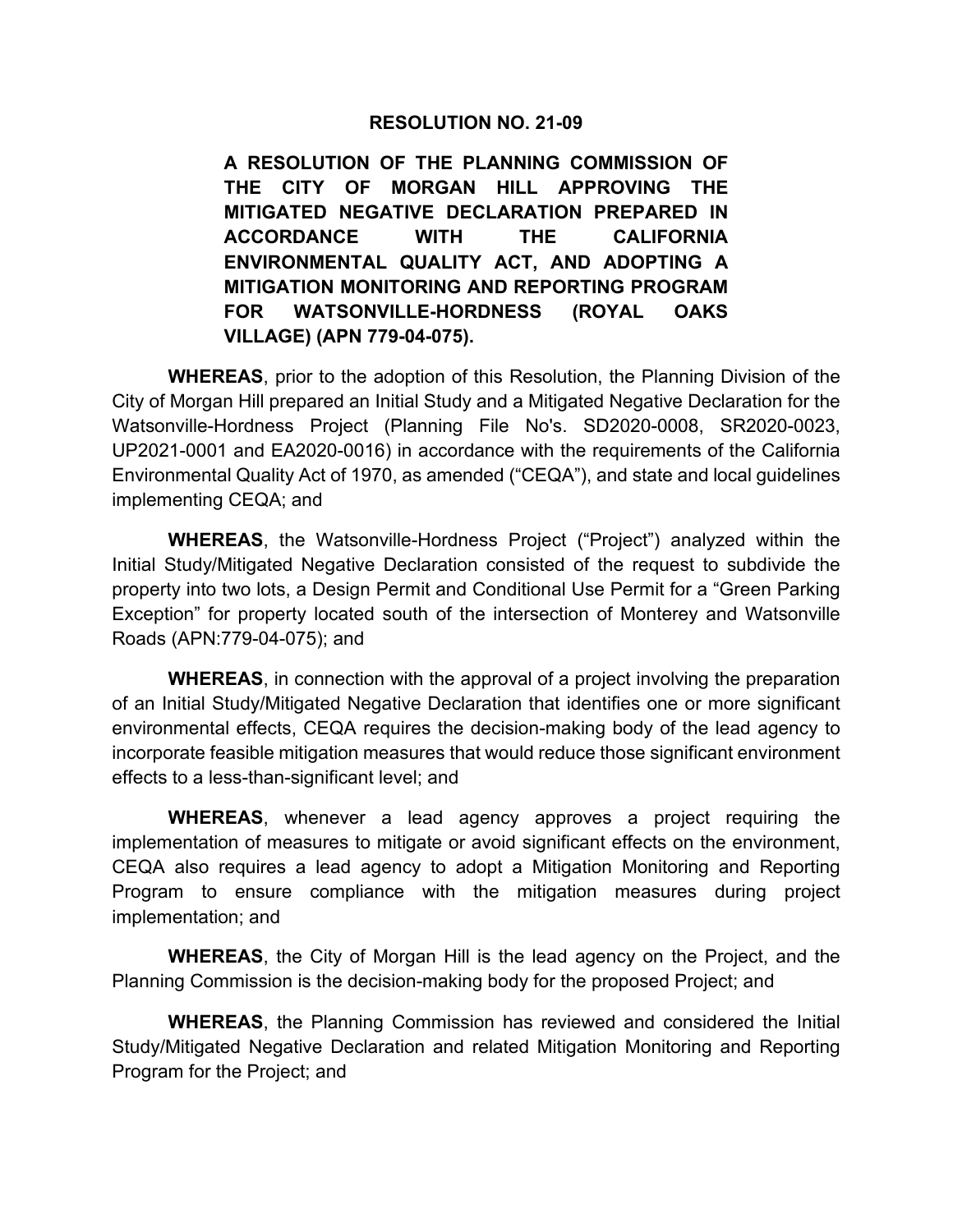City of Morgan Hill Resolution No. 21-09 Page **2** of **3**

**WHEREAS**, the Initial Study/Mitigated Negative Declaration and the Mitigation Monitoring and Reporting Program for the Project are, by this reference, incorporated into this Resolution as if fully set forth herein; and

**WHEREAS**, the Project will not individually or cumulatively have an adverse effect on wildlife resources, as defined in Section 89.5 of the California Department of Fish and Game Code.

## **NOW, THEREFORE, THE MORGAN HILL PLANNING COMMISSION DOES RESOLVE AS FOLLOWS:**

**SECTION 1. THAT THE PLANNING COMMISSION** does hereby make the following findings:

- (1) It has independently reviewed and analyzed the Initial Study/Mitigated Negative Declaration and other information in the record and has considered the information contained therein, prior to acting upon the Project;
- (2) The Initial Study/Mitigated Negative Declaration prepared for the Project has been completed in compliance with CEQA and consistent with state and local guidelines implementing CEQA;
- (3) The Initial Study/Mitigated Negative Declaration represents the independent judgment and analysis of the City as lead agency for the Project. The Development Services Director of the Development Services Department at 17575 Peak Avenue, Morgan Hill, California 95037, is the custodian of documents and records of proceedings on which this decision is based; and,
- (4) On the basis of the whole record before it (including the Initial Study and any comments received), there is no substantial evidence that the project will have a significant effect on the environment with the application of mitigation measures.

**SECTION 2. THAT THE PLANNING COMMISSION** does hereby adopt the Mitigation Monitoring and Reporting Program prepared for the Project. The Initial Study/Mitigated Negative Declaration and Mitigation Monitoring and Reporting Program are: (1) on file in the Development Services Department, Planning Division, located at 17575 Peak Avenue, Morgan Hill CA 95037 and (2) available for inspection by any interested person on-line at: **[http://www.morgan-hill.ca.gov/2178/Watsonville-Hordness-Royal-Oaks-](http://www.morgan-hill.ca.gov/2178/Watsonville-Hordness-Royal-Oaks-Village)[Village](http://www.morgan-hill.ca.gov/2178/Watsonville-Hordness-Royal-Oaks-Village)** rather than in person.

## **PASSED AND ADOPTED THIS 24th DAY OF AUGUST 2021, AT A REGULAR MEETING OF THE PLANNING COMMISSION BY THE FOLLOWING VOTE:**